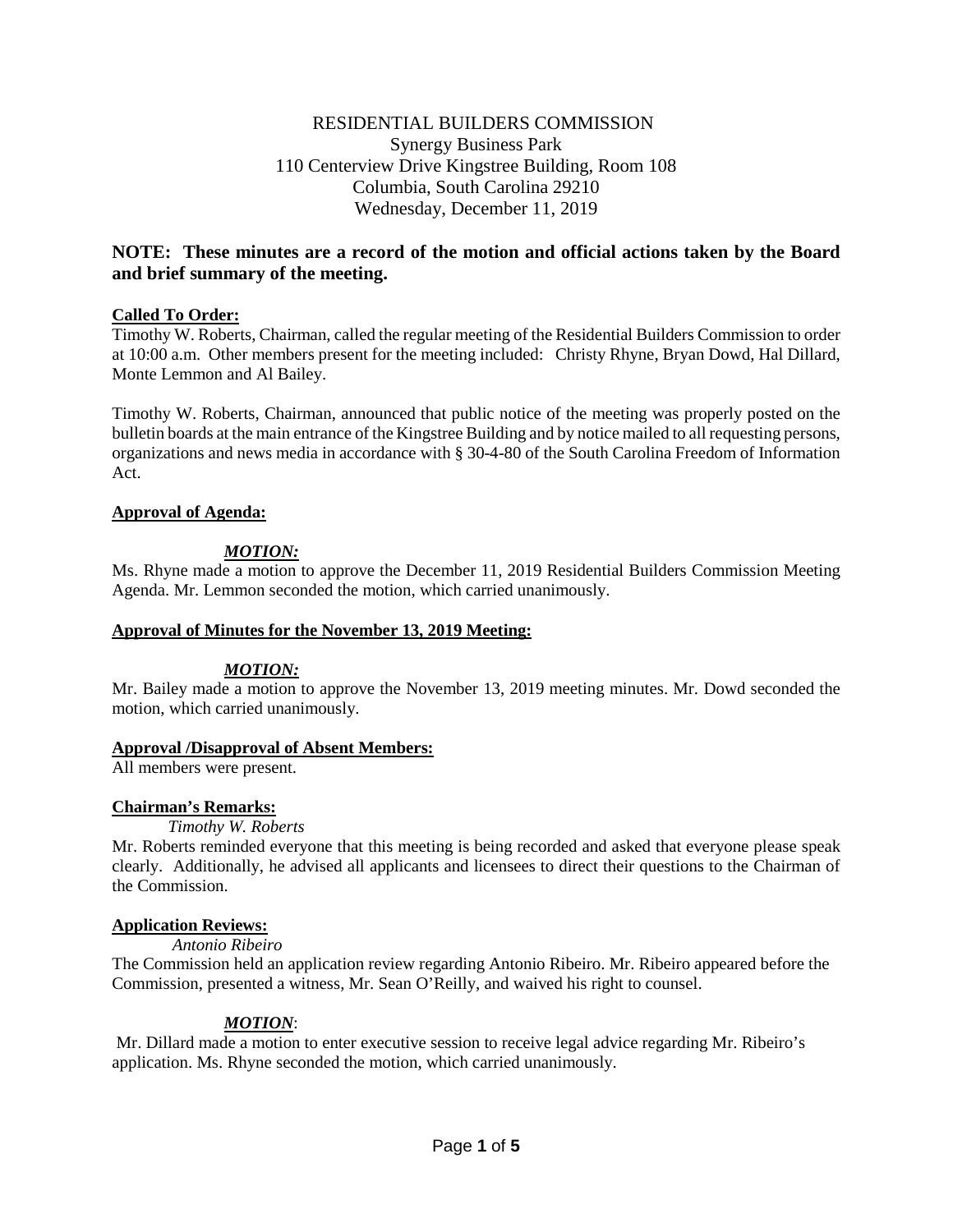#### *MOTION*:

Mr. Bailey made a motion to exit executive session after receiving legal advice regarding Mr. Ribeiro's application. Ms. Rhyne seconded the motion, which carried unanimously.

#### *MOTION*:

Mr. Bailey made a motion to allow Mr. Ribeiro to sit for the exam. Ms. Rhyne seconded the motion, which did not carry unanimously. Mr. Dowd opposed.

#### *Sterling Green*

Mr. Green did not appear before the Commission.

#### *MOTION*:

No motions were made.

#### *Nicholas L Douglas*

The Commission held an application review regarding Nicholas L. Douglas. Mr. Douglas appeared before the Commission, presented a witness, Mr. Wallace Douglas, and waived his right to counsel.

#### *MOTION*:

Mr. Bailey made a motion to allow Mr. Douglas to sit for the exam. Ms. Rhyne seconded the motion, which carried unanimously.

#### *David Baal*

The Commission held an application review regarding David Baal. Mr. Baal appeared before the Commission and waived his right to counsel.

#### *MOTION*:

Ms. Rhyne made a motion to allow Mr. Baal to sit for the exam. Mr. Dillard seconded the motion, which carried unanimously.

#### *Jhonatan Ramos Quintanar*

The Commission held an application review regarding Jhonatan Ramos Quintanar. Mr. Ramos Quintanar appeared before the Commission and waived his right to counsel.

#### *MOTION*:

Mr. Lemmon made a motion to allow Mr. Quintanar to sit for the exam. Mr. Dowd seconded the motion, which carried unanimously.

#### *Joshua Fernandez*

The Commission held an application review regarding Joshua Fernandez. Mr. Fernandez appeared before the Commission and waived his right to counsel.

#### *MOTION*:

Mr. Dillard made a motion to allow Mr. Fernandez to sit for the exam. Mr. Bailey seconded the motion, which carried unanimously.

#### *Joseph Quinn*

The Commission held an application review regarding Joseph Quinn. Mr. Quinn appeared before the Commission and waived his right to counsel.

# *MOTION*

Mr. Dowd made a motion to allow Mr. Quinn to sit for the exam. Ms. Rhyne seconded the motion, which carried unanimously.

# *Michael Capalbo*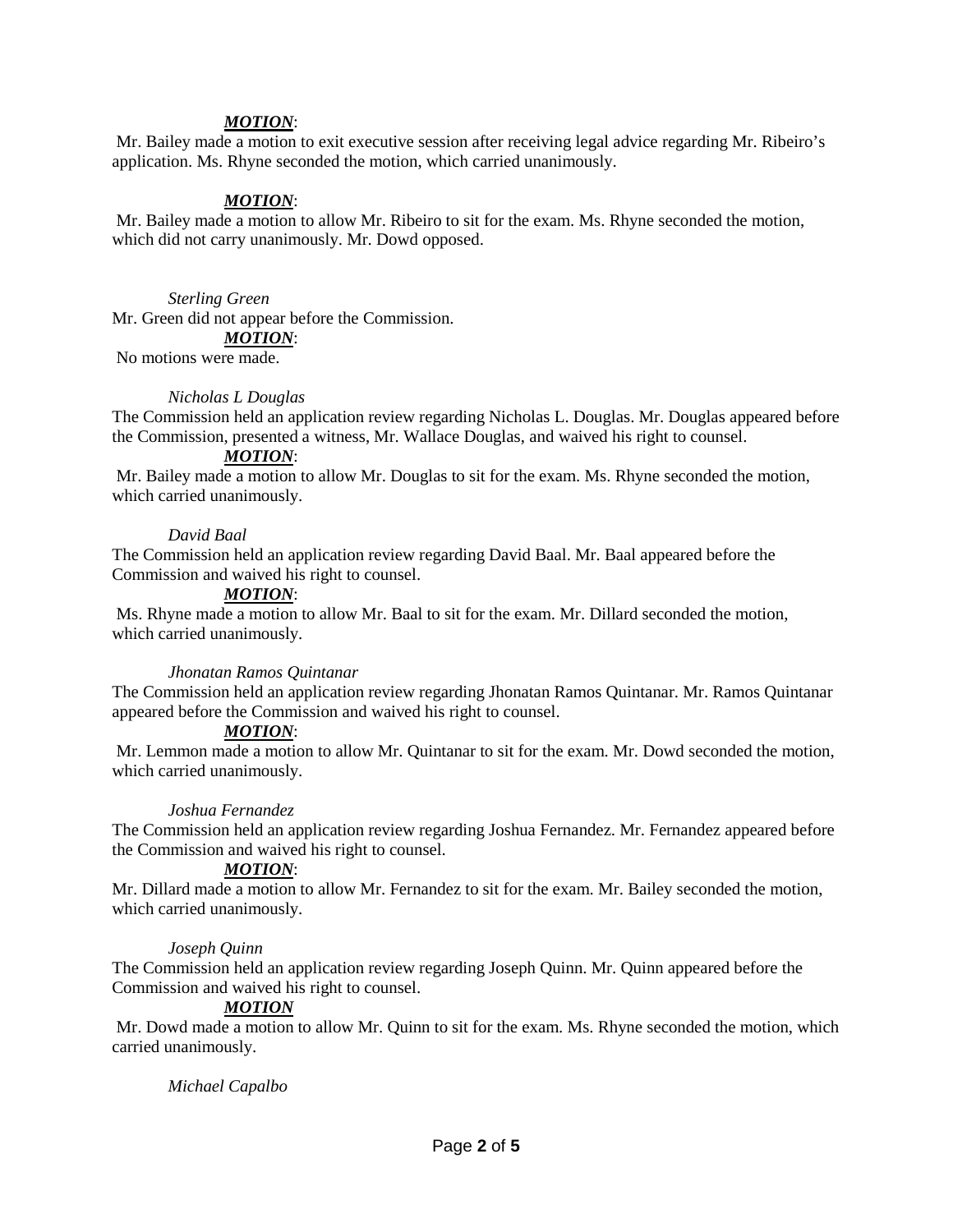The Commission held an application review regarding Michael Capalbo. Mr. Capalbo appeared before the Commission, presented a witness, Ms. Nicole Dingle, and waived his right to counsel.

# *MOTION*:

Mr. Bailey made a motion to allow Mr. Capalbo to sit for the exam. Ms. Rhyne seconded the motion, which carried unanimously.

# *Shanika C Milledge*

The Commission held an application review regarding Shanika C. Milledge. Ms. Milledge appeared before the Commission, and waived her right to counsel.

# *MOTION*:

Mr. Bailey made a motion to approve Ms. Milledge's specialty registration. Ms. Rhyne seconded the motion, which carried unanimously.

# *Timothy Martin*

The Commission held an application review regarding Timothy Martin. Mr. Martin appeared before the Commission, presented a witness, Ms. Laura Martin, and waived his right to counsel.

# *MOTION*:

Mr. Bailey made a motion to approve Mr. Martin's specialty registration. Mr. Dillard seconded the motion, which did not carry unanimously. Mr. Lemmon opposed.

# *Willie McLeod*

The Commission held an application review regarding Willie McLeod. Mr. McLeod appeared before the Commission, presented a witness, Ms. Princess Bell, and waived his right to counsel.

# *MOTION*:

Ms. Rhyne made a motion to approve Mr. McLeod's specialty registration. Mr. Bailey seconded the motion, which carried unanimously.

# Leroy Brown

The Commission held an application review regarding Leroy Brown. Mr. Brown appeared before the Commission, presented a witness, Ms. Jacqueline Brown, and waived his right to counsel.

# *MOTION*:

Mr. Bailey made a motion to approve Mr. Brown's specialty registration. Mr. Dillard seconded the motion, which carried unanimously.

# *Morgan Richardson*

The Commission held an application review regarding Morgan Richardson. Mr. Richardson appeared before the Commission, presented multiple witnesses, and waived his right to counsel.

# *MOTION*:

Mr. Dowd made a motion to approve Mr. Richardson's specialty registration. Ms. Rhyne seconded the motion, which carried unanimously.

# *Leroy Mays*

The Commission held an application review regarding Leroy Mays. Ms. Mays appeared before the Commission, presented a witness, Cassandra Mays, and waived his right to counsel.

# *MOTION*:

Ms. Rhyne made a motion to approve Ms. Mays' specialty registration. Mr. Bailey seconded the motion, which carried unanimously.

# *Alfredo Yanes*

The Commission held an application review regarding Alfredo Yanes. Mr. Yanes appeared before the Commission, presented a witness, Ms. Julissa Garcia, and waived his right to counsel.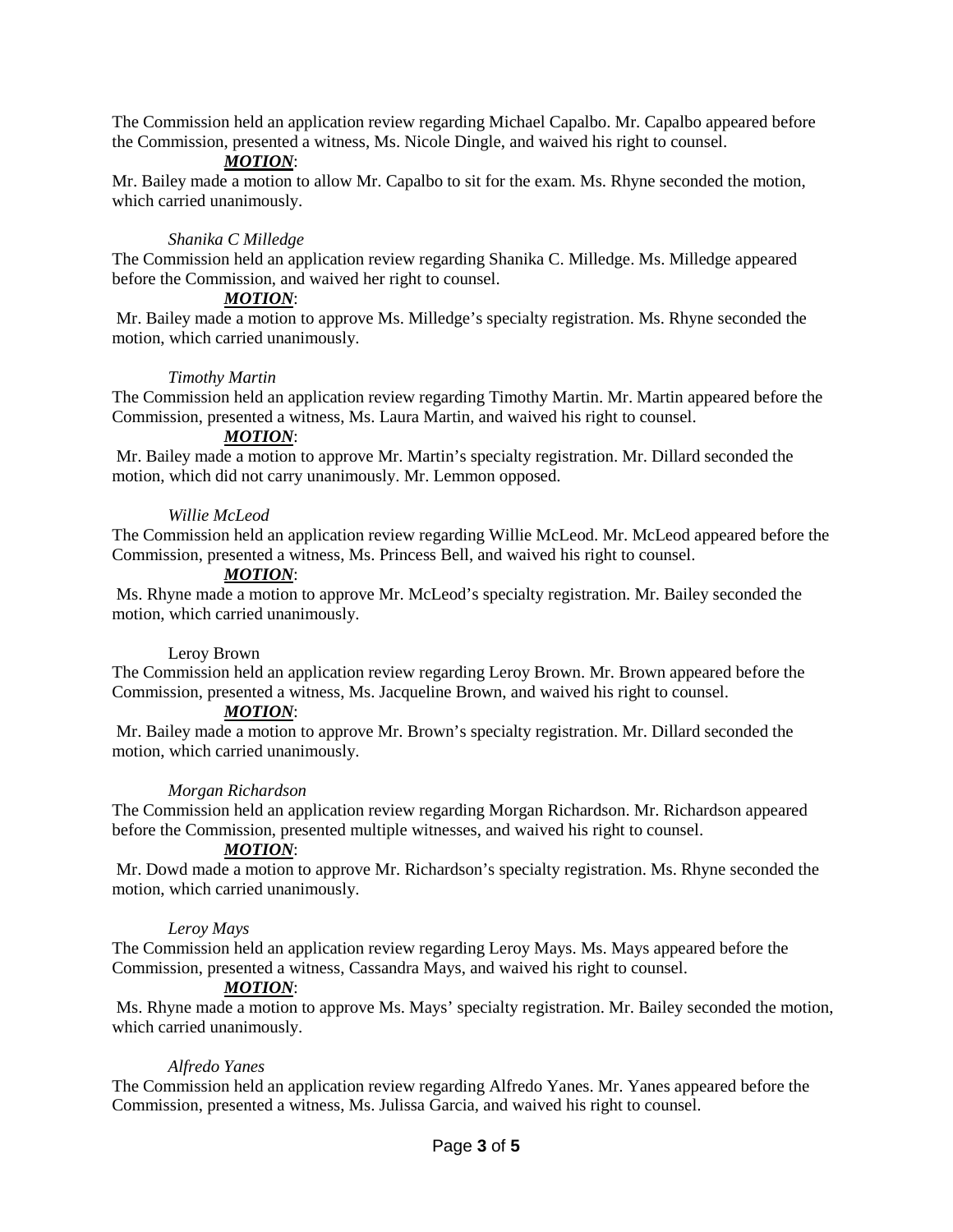# *MOTION*:

Mr. Dowd made a motion to approve Mr. Yanes' specialty registration with the condition that he provide payment arrangements with the SC Department of Revenue within 60 days. Ms. Rhyne seconded the motion, which carried unanimously.

# **Final Order Hearings:**

*Mr. Derek Brett case # 2017-794*

The Board held a Final Order hearing regarding Mr. Derek Brett. Mr. Brett was present. Mr. Roberts recused himself due to his service as the hearing officer. Mr. Charlie Gwynne, Esq. represented the State in the matter.

# *MOTION:*

Mr. Dowd made a motion to adopt the Hearing Officer's Recommendation. Ms. Rhyne seconded the motion, which carried unanimously.

• *Mr. Roberts returned to the meeting.* 

# *Mr. Samuel Cernugel case # 2019-32*

The Board held a Final Order hearing regarding Mr. Samuel Cernugel. Neither Mr. Cernugel nor his counsel was present. Mr. Charlie Gwynne, Esq. represented the State in the matter.

# *MOTION:*

Ms. Rhyne made a motion to adopt the Hearing Officer's Recommendation. Mr. Lemmon seconded the motion, which carried unanimously.

# *Mr. Kevin Kolb case # 2017-494*

The Board held a Final Order hearing regarding Mr. Kevin Kolb. Mr. Kolb was not present. Mr. Charlie Gwynne, Esq. represented the State in the matter.

# *MOTION:*

Mr. Bailey made a motion to adopt the Hearing Officer's Recommendation. Ms. Rhyne seconded the motion, which carried unanimously.

# **Administrator's Remarks For Information:**

Janet Baumberger- Administrator

1. 40-59-300 Exemption

# *MOTION:*

Mr. Lemmon made a motion to allow 40-59-300 exemption to apply to the rehabilitation and repairs of existing homes. Ms. Rhyne seconded the motion, which carried unanimously.

# **OIE Report – Mr. Todd Bond:**

*Todd Bond, Chief Investigator of OIE*

Mr. Todd Bond, presented the OIE report. He reported the number of investigations as of December 11, 2019:

**Complaints Received –** 847 **Active Investigations –** 251 **Closed Cases –** 821

# **New Business**

A. Resolution Guidelines